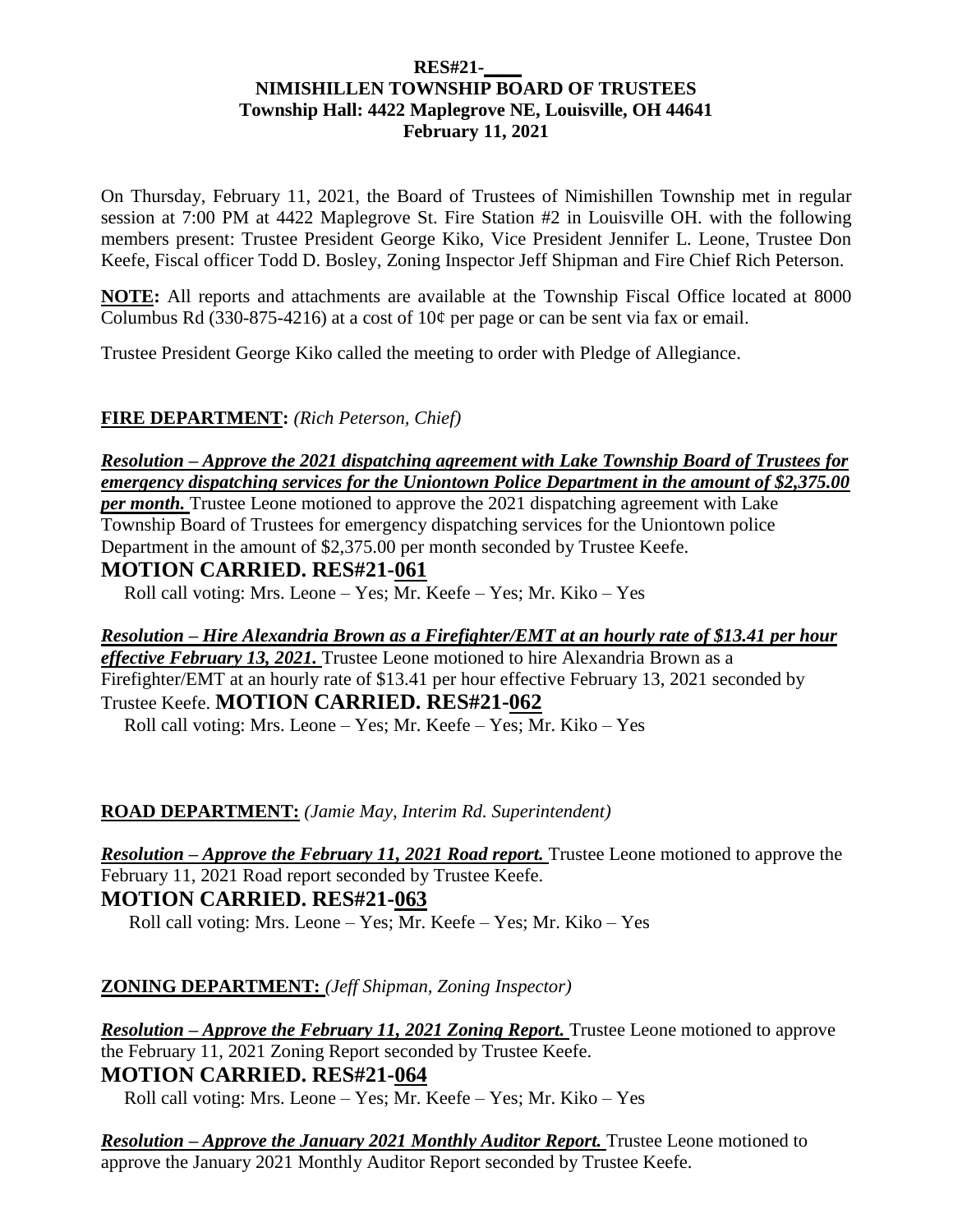# **MOTION CARRIED. RES#21-065**

Roll call voting: Mrs. Leone – Yes; Mr. Keefe – Yes; Mr. Kiko – Yes

*Resolution – Accept mail delivery at 4915 N. Nickel Plate, Louisville, Ohio. Trustee Leone* motioned to approve mail delivery to 4915 N. Nickel Plate, Louisville, Ohio seconded by Trustee Keefe. **MOTION CARRIED. RES#21-066**  Roll call voting: Mrs. Leone – Yes; Mr. Keefe – Yes; Mr. Kiko - Yes

### **TRUSTEES: Executive Session:** Personnel Matters

- *a. Resolution – enter into executive session from this regular meeting at 7:08 PM as authorized under O.R.C. 121.22 (G) (1) Personnel Matters to consider appointment, employment, dismissal, discipline, promotion, demotion or compensation of a public employee.* Trustee Keefe motioned to enter into executive session from the regular meeting at 7:08 PM as authorized under O.R.C. 121-22 (G) (1) Personnel Matters to consider appointment, employment, dismissal, discipline, promotion, demotion or compensation of a public employee seconded by Trustee Leone. **MOTION CARRIED. RES#21-067**  Roll call voting: Mrs. Leone – Yes; Mr. Keefe – Yes; Mr. Kiko – Yes
- *b. Resolution – Return from executive session at 7:25 PM and resume the regular meeting.*  Trustee Kiko motioned to return from executive session at 7:25 PM and resume the regular meeting seconded by Trustee Leone. **MOTION CARRIED. RES#21-068**  Roll call voting: Mrs. Leone – Yes; Mr. Keefe – Yes; Mr. Kiko - Yes

## **FISCAL OFFICER:** *(Todd D. Bosley)*

*Resolution – Approve Staples order of \$120.00 for Fiscal office.* Trustee Leone motioned to approve Staples order of \$120.00 for Fiscal Office seconded by Trustee Keefe. **MOTION CARRIED. RES#21-069**

Roll call voting: Mrs. Leone – Yes; Mr. Keefe – Yes; Mr. Kiko – Yes

*Resolution – Approve payment of invoice from 2017 to Summit Fitness Fix in amount of \$99.00.*  Trustee Leone motioned to approve payment of invoice to Summit Fitness Fix in amount of \$99.00 seconded by Trustee Keefe. **MOTION CARRIED. RES#20-070**

Roll call voting: Mrs. Leone – Yes; Mr. Keefe – Yes; Mr. Kiko – Yes

*Resolution – Approve refund to Fiscal Officer Todd D. Bosley for purchase of 1099-NEC forms in amount of \$55.36.* Trustee Leone motioned to approve refund to Fiscal Officer Todd D. Bosley for the purchase of 1099-NEC forms in amount of \$55.36 seconded by Trustee Keefe. **MOTION CARRIED. RES#21-071**

Roll call voting: Mrs. Leone – Yes; Mr. Keefe – Yes; Mr. Kiko – Yes

*Resolution – Approve additional 80 hours at \$30.00 per hour with Mary Ellen Gooding.* Tabled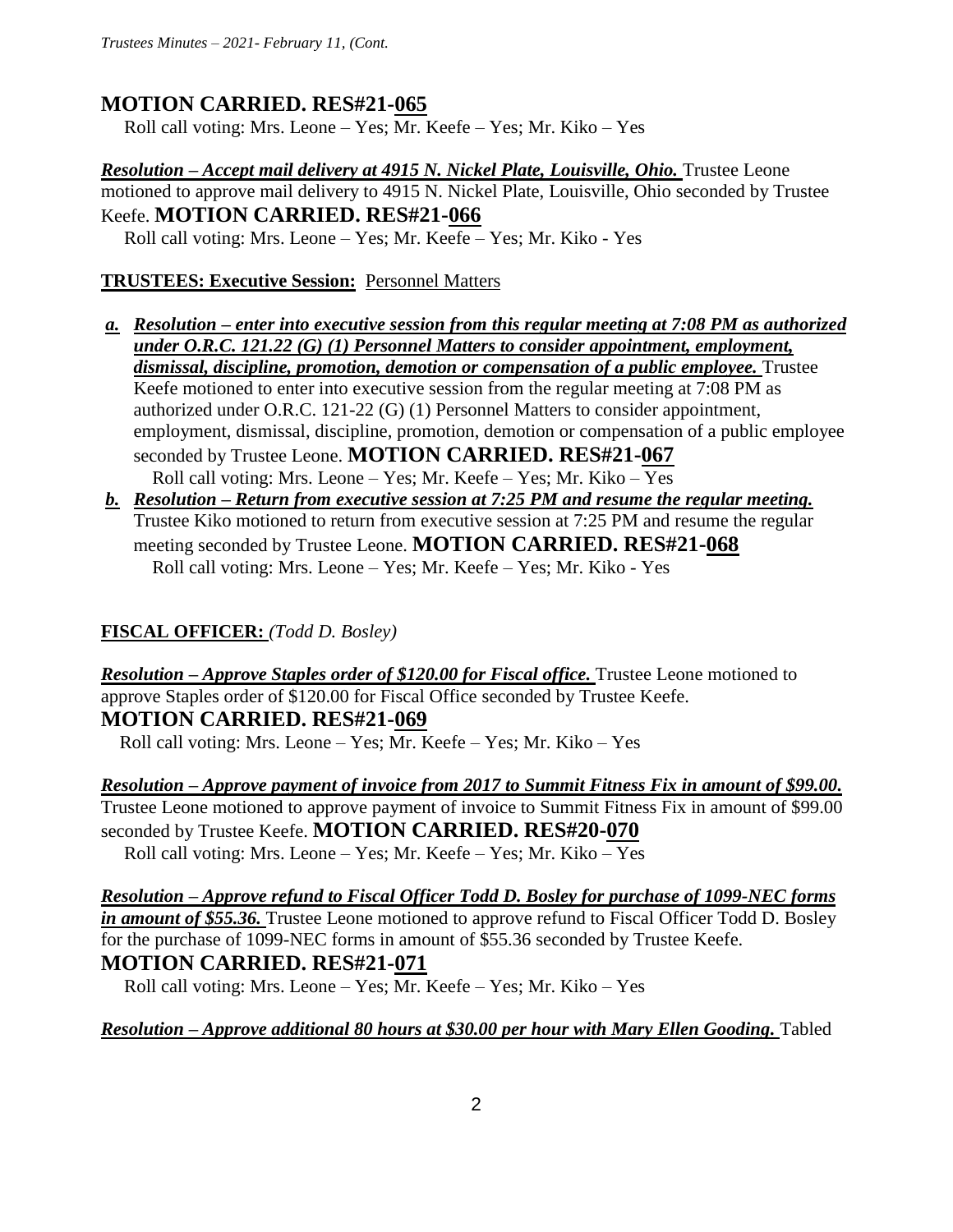*Resolution – Rescind Resolution #21-039 for payments in amount of \$117,691.99. There were no checks signed for that meeting (January 14, 2021).* Trustee Leone motioned to rescind Resolution #21-039 for payments in amount of \$117,691.99. There were no checks signed for that meeting (January 14, 2021) seconded by Trustee Keefe. **MOTION CARRIED. RES#21-072** Roll call voting: Mrs. Leone – Yes; Mr. Keefe – Yes; Mr. Kiko – Yes

#### **CONCERNS OF CITIZENS:**

NONE

**TRUSTEES:** *(George Kiko, Jennifer Leone, Don Keefe)*

*Resolution – Require paper hard copy of paystubs to all road Employees no later than 1 day after funds are deposited. All paystubs must include sick, vacation, comp-time and incentive* 

*information. This includes all paystubs from the inception date of the Paychex system.* Trustee Leone motioned to require paper hard copy of paystubs to all Road Employees no later than 1 day after funds are deposited. All paystubs must include sick time, vacation, comp-time and incentive information. This includes all paystubs from the inception date of the Paychex system seconded by Trustee Keefe. **MOTION CARRIED. RES#21-073**

### Roll call voting: Mrs. Leone – Yes; Mr. Keefe – Yes; Mr. Kiko – Yes (**Fiscal Officer stated his office will not comply with the Boards order without a Legal opinion**.)

*Resolution – To maintain the current time keeping method used by the Road Department Superintendent for Payroll Processing. Road Department will not be required to use Paychex electronic time tracking method.* Trustee Leone motioned to maintain the current time keeping method used by the Road Department Superintendent for Payroll Processing. Road Department will not be required to use the Paychex electronic time tracking method seconded by Trustee Keefe. **MOTION CARRIED. RES#21-074** 

Roll call voting: Mrs. Leone – Yes; Mr. Keefe – Yes; Mr. Kiko – Yes

*Resolution –* **Approve minutes for the January 28, 2021 Board of Trustees meeting.** Trustee Leone motioned to approve minutes for the January 28, 2021 Board of Trustees meeting seconded by Trustee Keefe. **MOTION CARRIED> RES#21-075** 

Roll call voting: Mrs. Leone – Yes; Mr. Keefe – Yes; Mr. Kiko – Yes

*Resolution – All Agenda items must be received by 4:00 PM the Monday prior to the meeting, if not, it will be posted on the next scheduled meeting Agenda. If the late item is considered an emergency, it will be handled accordingly.* Trustee Leone motioned all Agenda items must be received by 4:00 PM the Monday prior to the meeting. If not, it will be posted on the next scheduled meeting agenda. If the late item is considered an emergency, it will be handled accordingly seconded by Trustee Keefe. **MOTION CARRIED: RES#21-076**

Roll call voting: Mrs. Leone – Yes; Mr. Keefe – Yes; Mr. Kiko – Yes

*Resolution – Adjourn Meeting.* Trustee Leone motioned to adjourn meeting seconded by Trustee Keefe. **MOTION CARRIED. RES#21-077**